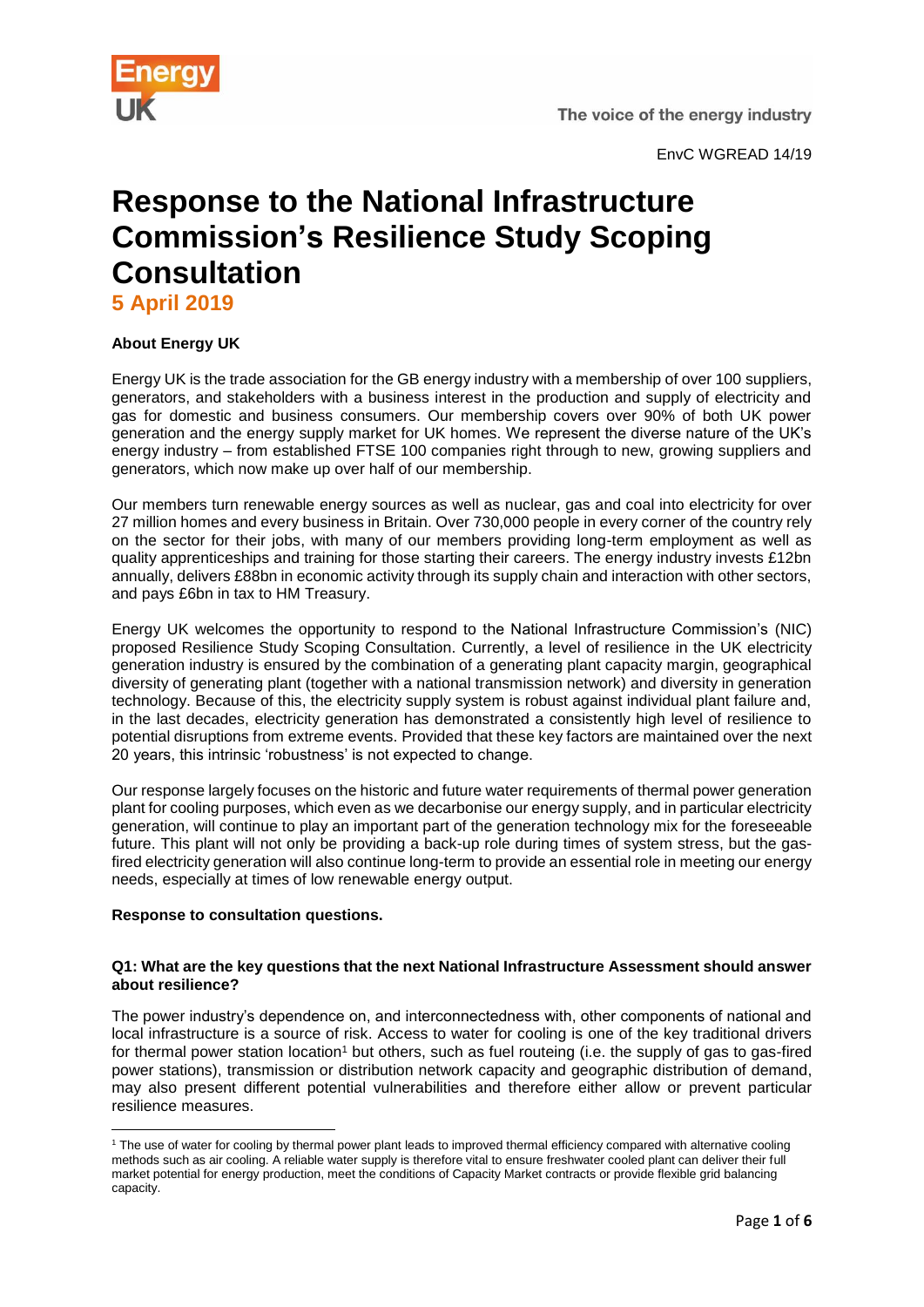

EnvC WGREAD 14/19

A key goal of the power industry is to ensure that the supply of electricity to consumers, including industry and other sectors, remains robust in a potential future (under climate change) where river flows are impacted more significantly by prolonged periods of low flows and or drought meaning that water quality and availability is consequently reduced.

It is also key not to overlook the importance of the distribution network, which needs to be robust in order to ensure supply to consumers, even when the sector is resilient to potential power generation under-supply to the grid. A greater use of decentralised energy resources, often subject to more decentralised control, increases the challenge of maintaining the stability of the system and leading to a more distributed approach to system operation, as evidenced by the potential development of Distribution System Operators.

At the same time, the electricity system faces the overarching challenge of maintaining resilience throughout the transformation to a truly low-carbon UK economy. The impact on the electricity system of such a transformation manifests in two ways: firstly, maintaining security of supply under a rapidly changing generation mix with greater reliance on intermittent sources of generation, and; secondly the increased demand on generation and networks from the decarbonisation of other sectors and industries.

### **Q2: On the basis of your response to question 1, what issues should be prioritised in the resilience study?**

Energy UK considers there to be three key cross-sectoral issues where the NIC could potentially make a valuable contribution in its proposed study: access to water; the impacts on the electricity system from decarbonisation of other sectors and industries, and; the interdependencies between gas and electricity networks.

### **Access to water**

1

As indicated above, access to reliable water supply (in terms of both quality and quantity) is key to ensuring the future resilience of the thermal, and therefore, the whole energy generation sector. Accordingly, as Defra progresses measures to address issues associated with the current water abstraction arrangements set out in the England and Wales Abstraction Plan launched in December 2017, and in particular the move to a catchment-based approach, it is vital to understand and recognise the sector's dependence in this respect; past investment decisions that have been made in waterdependent infrastructure assets (including associated developments such as transport and energy networks); as well as potential future investments.

Forecasts for the freshwater needs of electricity generation in the future are variable. They show that in the long-term demand could increase or decrease depending on the future electricity generation technology mix, the uptake of Carbon Capture Use and Storage (CCUS), the future location of new generation plants and the cooling technology used<sup>2</sup>. The power generating sector has engaged in the development of policy measures that may affect the availability of water to the thermal power plant in areas where there is, or is projected to be, water scarcity and/or drought (See answer to Q4).

### **Decarbonisation of other sectors**

Electrification is expected to provide the means of decarbonising other sectors of the economy. Although the most significant examples are the increasing take up of electric vehicles to decarbonise transport and the use of heat pumps to decarbonise heating, other changes may also become important, such as the potential use of electrolysis to produce hydrogen. These changes could have big impacts not only on total electricity demand but also on the location and timing of demand, which in turn will have consequences for the requirements on both generation and networks. They may also necessitate changes in the way that the system is managed and result in other implications; for example, patterns of behaviour in vehicle charging may have impacts on road use.

<sup>&</sup>lt;sup>2</sup> [Environment Agency water supply and resilience and infrastructure Environment Agency advice to Defra](https://assets.publishing.service.gov.uk/government/uploads/system/uploads/attachment_data/file/504682/ea-analysis-water-sector.pdf)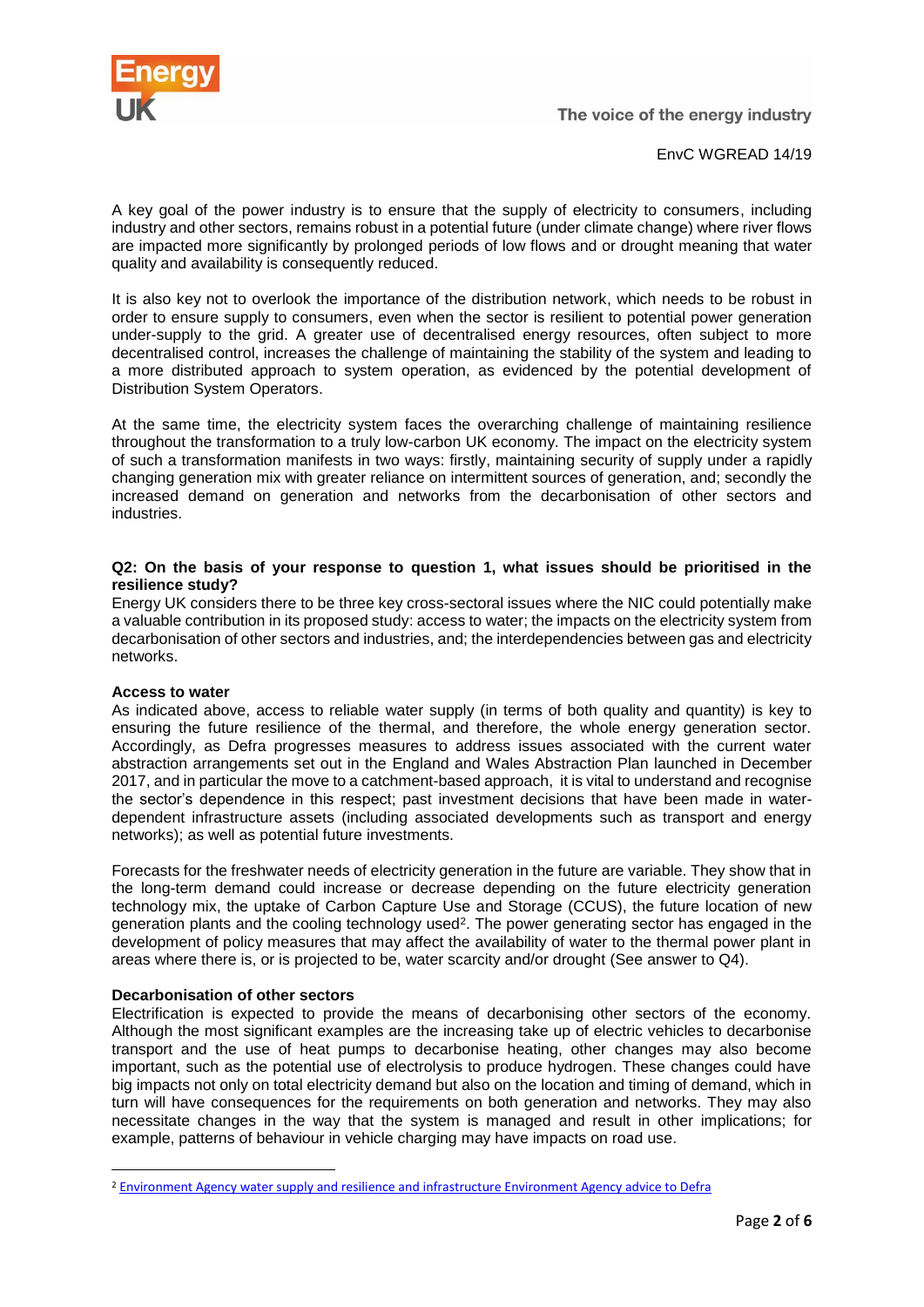

# **Interdependencies between gas and electricity networks**

The supply of gas to gas-fired CCGT power stations creates an interdependence between the electricity and gas systems. Great Britain's CCGT fleet will become increasingly important for resilience as existing coal stations close; although the total volume of gas demand for generation is likely to fall, the peak gas demand on low wind days will not reduce in the same way and may well increase.

The "Beast from the East" weather episode in February/March 2018 demonstrated the increased risk that in the event National Grid Gas had to call a Gas Deficit Emergency (command & control); then 'firm' users would be disconnected, with CCGT generation plant as the largest gas demand coming off the system first, which could lead to increased pressures on the electricity system. Both of these trends merit further review of the implications for resilience. We understand that BEIS is considering whether to undertake a study on these interactions, which we would welcome.

#### **Q3: Are there specific (e.g. policy, knowledge, data sharing or other) barriers to addressing resilience emerging from cross-sectoral interdependencies?**

In a strongly competitive market, as is the case for the UK electricity market, resilience measures that are beneficial (from a cost-benefit perspective) are expected to be commercially rewarded and their implementation can therefore be expected to be market-driven, both over the lifespan of an existing fleet, as well as for new plants (with resilience measures preferably occurring at the plant design, planning/ consenting and permitting stage). As with any other investment decisions, electricity generating companies derive the optimal timing for the implementation of beneficial resilience and adaptation measures by evaluating their net present value over different timeframes.

A barrier to the timely implementation of actions to increase resilience might however arise from the high uncertainty intrinsic to the future developments in the energy markets, as well as in the anticipated changes to key weather parameters driven by climate change. The evolution of the electricity market over the next decades is particularly uncertain with National Grid's Future Energy Scenarios (covering GB) only providing possible scenarios, rather than accurate forecasts of the future generation mix.

One of the greatest risks to the current operation and development of future plant at existing and new power station locations is due to water abstraction reform/resilience planning initiatives. These have been identified by our members as: reduced ability of power generating plant to deliver their full market potential for energy production, meet Capacity Market contracts or provide flexible electricity grid balancing capacity; and reduced capability and value of existing and historic generation sites for future development.

Notwithstanding the above, in England and Wales, after a review of the principles of water rights allocation, the UK Government decided to move from a "top down" approach to water abstraction reform using new primary legislation, to a catchment-based "bottom up" approach (as set out in the England and Wales Abstraction Plan launched in December 2017). Under this initiative, the influence of catchment partnerships potentially dominated by water companies (with public water supply statutory obligations) and focussing on local scale issues is a particular concern which could lead to less strategic governance of abstraction reform. Changes to water availability for thermal power plant due to the consequences of such regulatory developments are much harder to predict than the consequences of weather variability and (imperfectly understood) climate change. Regulatory uncertainty of this kind could pose a barrier to the implementation of appropriate adaptive measures.

Individual generating companies may have resilience, continuity or contingency plans to mitigate the effects, but to a certain extent, resilience for generation is dependent on other sectors and the regulators. A further barrier to implementing resilience measures lies therefore in the uncertainties about interdependencies with other stakeholders and their adaptation plans. Risks to generators from climate change, cannot be viewed in isolation from risks to other parts of national and local infrastructure (power transmission and distribution networks, water infrastructure, transport infrastructure, etc) as many of these risks are regulatory and indirect.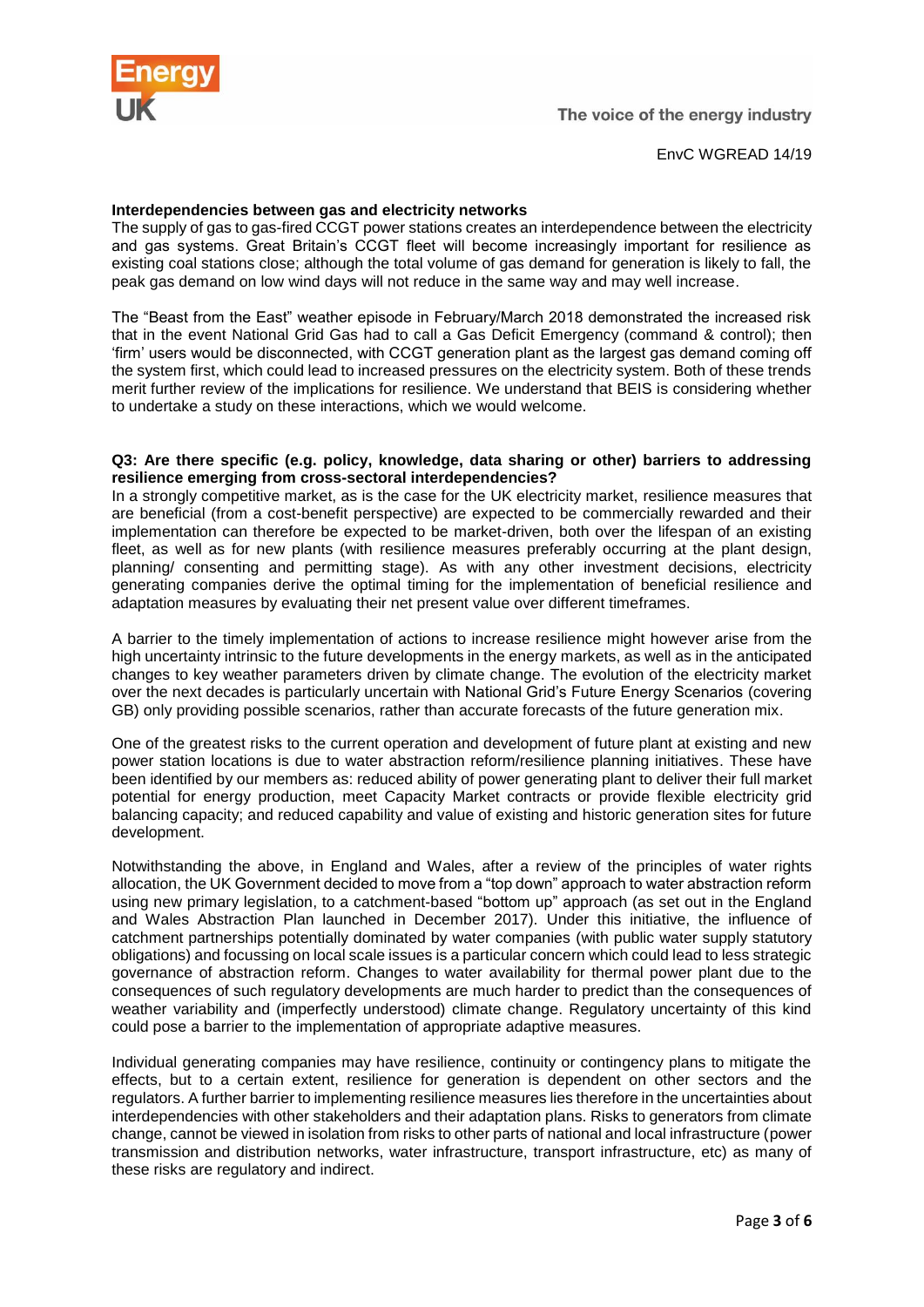

1

EnvC WGREAD 14/19

Regulatory and policy uncertainty are also barriers to the resilience of the wider electricity system. The sector is characterised by relatively large investments with long pay-back times, which means that stability and clarity in regulatory requirements are important to avoid damaging investor confidence and consequently deterring investments from taking place. Furthermore, regulatory frameworks need to be set on a reasonable and effective basis so as to incentivise the development and maintenance of a cost-effective, decarbonised and secure generation fleet.

To give an example, the Planning System has been known to present potential barriers to the development of certain projects which might otherwise increase the overall resilience of the electricity system. In response to a recent consultation<sup>3</sup>, Energy UK called for BEIS to consider raising the threshold level for electricity storage projects within the Nationally Significant Infrastructure Project (NSIP) regime to ensure the planning and decision-making process is proportionate to the potential impacts of each project. This ask was made in relation to storage projects using electro-chemical technologies such as lithium-ion batteries. The retention of such electricity storage projects over 50MW within the NSIP regime may ultimately deter investment given the prohibitive fee structure for this size and scale of project and the increased time and resources required to progress via this consenting mechanism; adversely impacting build out of electricity storage in the GB market and, ultimately, energy security.

Even more pressing, the Capacity Market annulment continues to have an unprecedented impact on energy market participants and has created an unstable and uncertain policy environment. As highlighted in earlier questions, in an increasingly decarbonised electricity system with greater reliance on intermittent sources of generation, it is vital to protect the resilience of the system by procuring capacity among a wide range of technologies to ensure the security of supply. With Capacity Providers facing ongoing financial pressures due to the absence of capacity payments, Energy UK has called for Government to continue to address this as a priority, so as to avoid failure to deliver capacity and ensure the security of supply.

Both examples highlight how a lack of forward-thinking or clarity on policy decisions can result in the deferral or cancellation of new generation and of investment in improvements to existing generation. Consequently, the most effective policy action to secure the resilience of the electricity system is for Government to provide the earliest possible clarity on any future requirements for generation plants and confidence in the stability of confirmed policy decisions (for example, by setting out a timetable for any future reviews on progress and additional measures that provides adequate notice to operators and investors).

The generation sector is also dependent on the UK Government and the relevant economic and environmental Regulators for the delivery of the 'state-of-the-art' climate projection data to be used to inform impact assessments. If the data is missing, or available data is deemed expired, then there can be a barrier to the identification of a sufficiently robust mitigation strategy for that risk. For instance, there is currently a lack of data on future river flow data compatible with future water management strategies and climate change against which to test individual power station cooling water requirements.

# **Q4: Are there any examples in which barriers to resilience issues, arising from sectoral interdependencies or other causes, have been addressed or overcome?**

Adaptive capacity in the UK electricity generation industry is ensured currently by the combination of a generating plant capacity margin, geographical diversity of generating plant (together with a national transmission network) and diversity in generation technology. Because of this, the electricity supply system is robust against individual plant failure and, in the last decades, electricity generation has demonstrated a consistently high level of resilience to potential disruptions from extreme events.

<sup>3</sup> Energy UK Response to BEIS consultation on electricity storage planning proposals - 25 March 2019. Available here:<https://www.energy-uk.org.uk/publication.html?task=file.download&id=7091>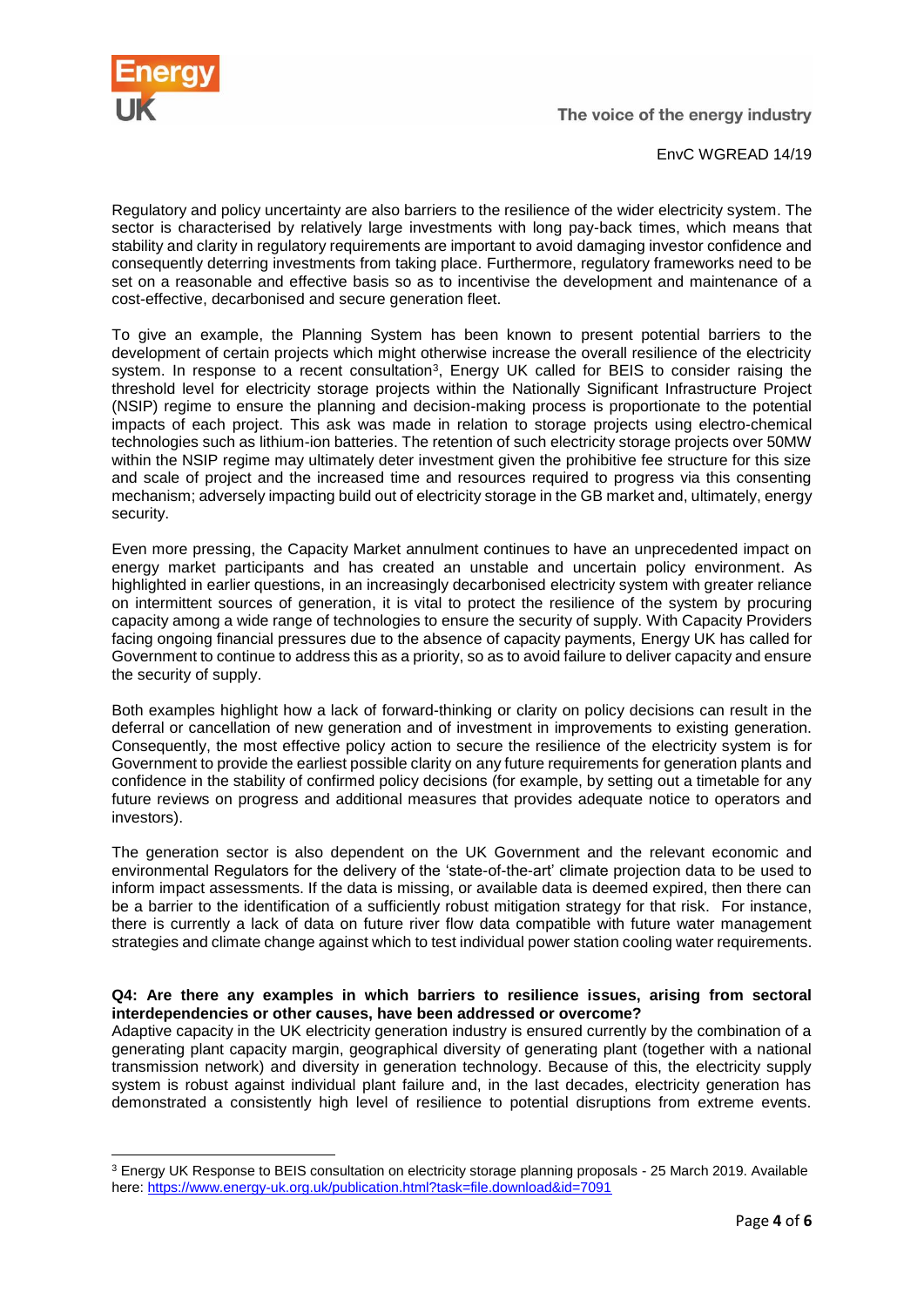

The voice of the energy industry

# EnvC WGREAD 14/19

Provided that these key factors are maintained over the next 20 years, this intrinsic 'robustness' is not expected to change.

Back in 2017, for example, the Environment Agency led on a national review of the resilience of electricity generation to drought and drought-related conditions. Undertaken through collaboration with Defra, BEIS, National Grid, Energy UK and electricity generators, the review assessed freshwatercooled power stations in England and Wales and the impacts of drought and low flows in rivers on individual power station output. The study concluded that the risks to electricity supplies caused by foreseeable droughts are low at the present time, due to the severe and extreme drought scenarios falling within the range of operational risks that the System Operator typically plans for; it is therefore highly likely there should be sufficient generation available to meet electricity demand for the majority of the time.

Energy UK and its generating companies participate in a number of fora which seek to exchange information on issues around interdependencies and which seek common approaches to maintaining or improving resilience to identified consequences of the future changing climate.

For example, Energy UK represents the power industry at the Infrastructure Operators' Adaptation Forum, which exists to support and challenge national and local climate change policy on matters related to infrastructure and the National Adaptation Plan. The cross-industry representation coupled with Regulators and the UK Government should enable a more integrated and evidence-based approach to be adopted. This should provide the opportunity to learn of existing and new approaches to adaptation, to access knowledge and information in support of adaptation, and to highlight the potential to reduce vulnerability to points of dependence on other systems.

Energy UK also participates in the Energy Emergency Executive Committee (E3C). E3C and its associated task groups exist to support and foster effective engagement by the UK, Scottish and Welsh Governments, Regulators (HSE and Ofgem) and industry (energy networks, power and gas producers, suppliers etc.,) to facilitate collaboration on issues relating to energy sector resilience. All participants commit to engage and co-operate on a voluntary basis in the development of system-wide arrangements to assess, mitigate and manage risks which, if not addressed, can impact on overall system resilience and ultimately impact on consumers of electricity and gas.

A further example is the power industry's involvement with Environment Agency's National Framework Senior Steering Group for water resource planning in England. This group had been established in response to pressure from Defra and Ofwat to establish a more effective and better integrated regional planning system for water resources. With representatives from the main users of water in and from rivers, lakes and aquifers, the main deliverable of this collaborative initiative will be a report that articulates the challenges facing the water industry and other water users, and sets out expectations of the water industry and others at a national and regional scale. This will then feed into the regulatory process and water companies/regional groups can use it to shape their future plans. The power sector is a major user of water across the UK, and the Senior Steering Group provides the opportunity to highlight the essential contribution that water makes to the generation of UK electricity and allows all stakeholders to understand how future water management proposals will impact on future electricity production.

On a regional scale, Energy UK has been a partner in the Water Resources East (WRE) project: a cross-sectoral project led by Anglian Water working with input from the energy, agricultural, water supply and environmental interest groups. The WRE mission is to work in partnership to safeguard a sustainable supply of water for the East of England, resilient to future challenges and enabling the area's communities, environment and economy to reach their full potential. Climate change, population growth and abstraction reductions mean that the risk of water shortages will be even greater in future, unless we take action now. WRE pioneered a new, collaborative approach to water stewardship. The project worked to create a multi-sector long-term water resource strategy, which balances affordability and reliability with sustainability and environmental stewardship.